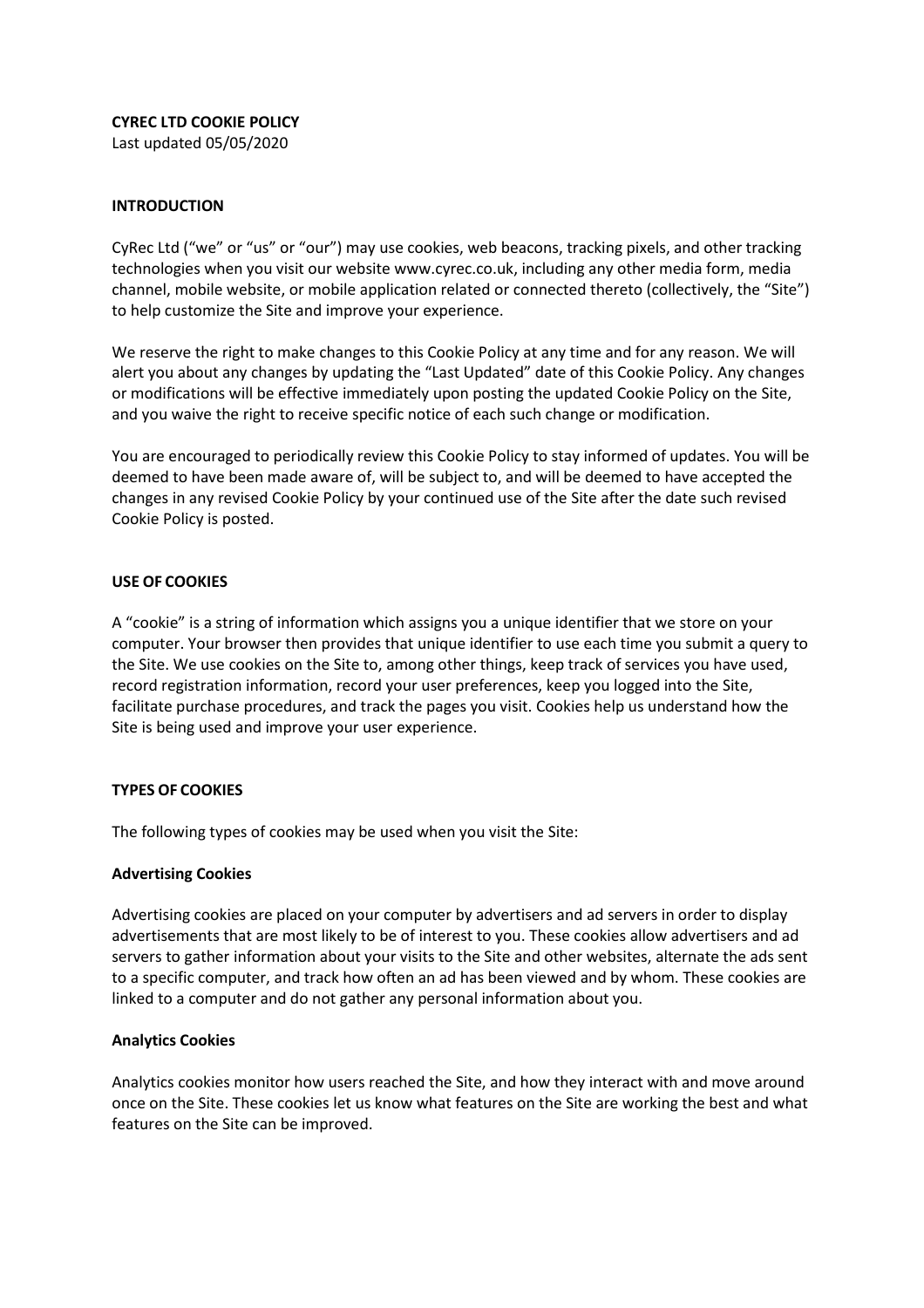## **Our Cookies**

Our cookies are "first-party cookies", and can be either permanent or temporary. These are necessary cookies, without which the Site won't work properly or be able to provide certain features and functionalities. Some of these may be manually disabled in your browser but may affect the functionality of the Site.

#### **Personalization Cookies**

Personalization cookies are used to recognize repeat visitors to the Site. We use these cookies to record your browsing history, the pages you have visited, and your settings and preferences each time you visit the Site.

#### **Security Cookies**

Security cookies help identify and prevent security risks. We use these cookies to authenticate users and protect user data from unauthorized parties.

#### **Site Management Cookies**

Site management cookies are used to maintain your identity or session on the Site so that you are not logged off unexpectedly, and any information you enter is retained from page to page. These cookies cannot be turned off individually, but you can disable all cookies in your browser.

#### **Third-Party Cookies**

Third-party cookies may be place on your computer when you visit the Site by companies that run certain services we offer. These cookies allow the third parties to gather and track certain information about you. These cookies can be manually disabled in your browser.

#### **CONTROL OF COOKIES**

Most browsers are set to accept cookies by default. However, you can remove or reject cookies in your browser's settings. Please be aware that such action could affect the availability and functionality of the Site.

For more information on how to control cookies, check your browser or device's settings for how you can control or reject cookies

In addition, you may opt-out of some third-party cookies through the Network Advertising [Initiative's Opt](http://optout.networkadvertising.org/#!/)-Out Tool.

# **OTHER TRACKING TECHNOLOGIES**

In addition to cookies, we may use web beacons, pixel tags, and other tracking technologies on the Site to help customize the Site and improve your experience. A "web beacon" or "pixel tag" is tiny object or image embedded in a web page or email. They are used to track the number of users who have visited particular pages and viewed emails, and acquire other statistical data. They collect only a limited set of data, such as a cookie number, time and date of page or email view, and a